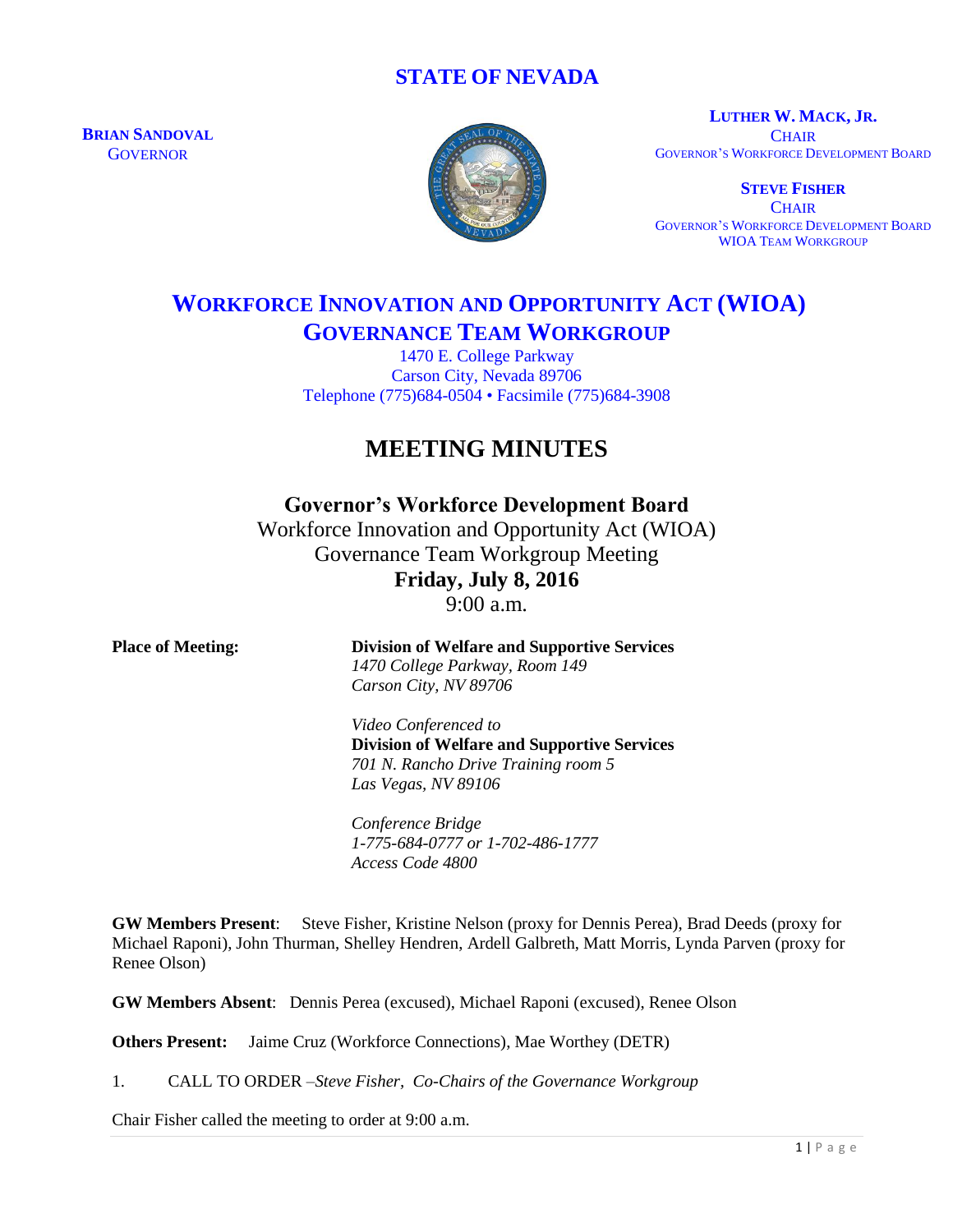## 2. ROLL CALL- CONFIRMATION OF QUORUM – *Steve Fisher*

Chair Fisher called roll and confirmed that a quorum was present.

## 3. VERIFICATION OF PUBLIC NOTICE POSTING – *Coralie Peterson*

Kristine Nelson affirmed that the notice and agenda for this GWDB WIOA Governance Workgroup July 8, 2016 meeting was posted pursuant to NRS 241.020.

#### 4. **FIRST PUBLIC COMMENT(S) –** *Dennis Perea or Steve Fisher*

Members of the public are invited for comment(s). **NO** action may be taken on a matter during public comments until the matter itself has been included on an agenda as an item for *possible action*, and properly noticed pursuant to **[NRS 241.020](http://www.leg.state.nv.us/NRS/NRS-241.html#NRS241Sec020)**. Due to time constraints, the Chair may limit public comments to **three (3) minutes/person**. Please clearly state and spell your full name.

**Chair Fisher** announced the First Public Comment Session and invited members of the public to speak. No comments were made. Hearing none, the Chair closed the session and proceeded to the next agenda item.

### 5. **FOR POSSIBLE ACTION:** APPROVAL OF MINUTES: GW meetings held on June 17, 2016 - *Steve Fisher*

**Chair Fisher** asked for approval of the June 17, 2016 meeting minutes. **John Thurman** noted that he was not present for that meeting. Shelley Hendren raised a motion to approve the minutes and Brad Deed seconded her motion. **Kristine Nelson** asked for correction to the spelling of Grant Nielson's name on Item 6, page 2 (Nielson in place of Neilson).

#### **Shelley Hendren amended her motion to approve the minutes with the two corrections noted, and her amended motion was seconded by Brad Deeds. John Thurman abstained from the vote as he was not present. All others voted to approve and the motion carried with a majority vote.**

6. **DISCUSSION –** DEMONSTRATION AND DISCUSSION OF SARA, A VIRTUAL ASSISTANT SOFTWARE THAT WAS DESIGNED TO COLLECT DATA FOR THE COMMON PERFORMANCE MEASURES IN THE WORKFORCE INNOVATION AND OPPORTUNITY ACT (WIOA) – *KD Nyegaard, Executive Director (ERISS); and Chaz Compton, Project Director for the Workforce Innovation Technical Assistance Center (WINTAC)*

**KD Nyegaard** introduced himself and provided a brief history of SARA (Semi-Autonomous Rehab Assistant) a mobile-centric application that uses email, texting and html to engage the right clients at the right time, extracting key performance/progress measurements and automatically writes the case management notes associated that are then uploaded into the respective case management system where the client belongs. He went on to explain that SARA, at its core, is an artificial intelligence engine that allows it to be trained as an assistant, which has so far, been trained on Title I, Title III, and TANF. It is scheduled to engage TAA and Veterans in the next month.

In response to a question from Chair Fisher, Mr. Nyegaard gave an example of how *easily/rapidly* SARA can be trained in connection with a recent contract for a Tampa Bay/Nellis County welfare work program that they implemented within three weeks (this included importing clients/users, training for staff and making ready for use). Mr. Nyegaard explained that as part of a pilot, services would be provided for selected participants at no cost. He then was asked and answered other related questions from GW members and then proceeded to provide a demonstration of the SARA application.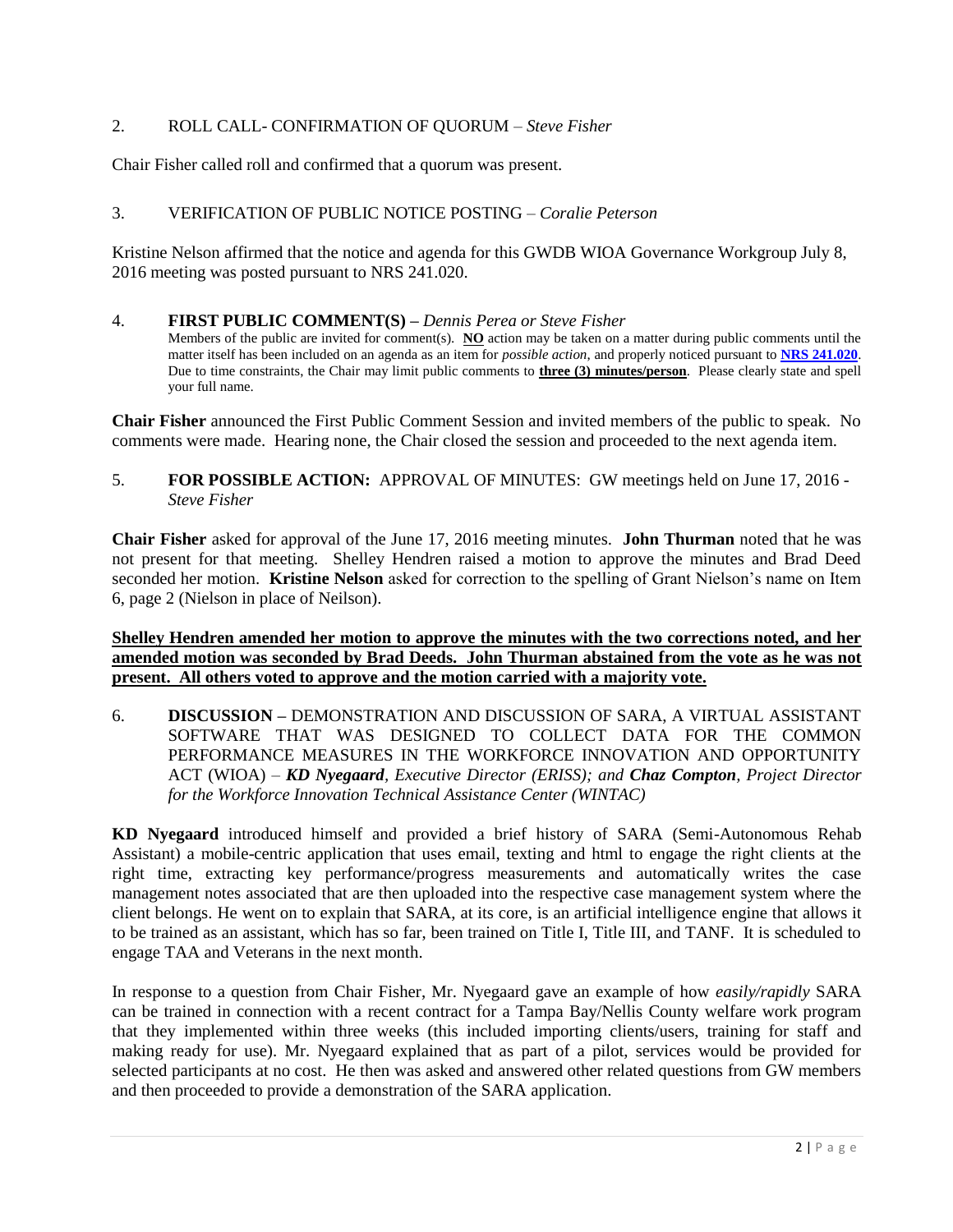**Lynda Parven** joined the meeting at this juncture.

To view a recorded demonstration of SARA, use the following link:

<https://recordings.join.me/V-nINf5apkWGg0TaeKBVZw>

Following this demonstration, discussion ensued amongst GW members about the possible implementation of SARA. Following a brief break in the meeting, the Chair readjourned the meeting and confirmed that a quorum was present.

7. **DISCUSSION//FOR POSSIBLE ACTION:** STATE PLAN VERSION 9 REVISION REVIEWS – *Steve Fisher*

**Steve Fisher** thanked Kris Nelson for formulating a 'cheat sheet' for the deficiencies and asked GW members if they had the opportunity to review the deficiencies to determine if these were satisfied or if they had comments/concerns/issues with any of the responses.

**Shelley Hendren** commented on some areas of State Plan Version 9.3 -

- **Page 44** (Nevada's Goals) under item 2: She noted in response to the question "*How are you meeting the need of youth, in particular, and people with barriers to employment?"* As they were unsure how to respond, she had sent the five goals for their State VR program, which discusses the goals for consumers with the most significant disabilities, and includes a youth goal, and suggest that this be attributed to their VR program (heading) if all felt that this response belonged/was appropriate.
- **Page 56: "***What strategies address the weaknesses that are identified":* She explained that she reviewed the previous section where all had identified their weaknesses and came up with a combined list of the overall weaknesses for all the programs within WIOA, such as: 1) limited resources, 2) lack of coordinated resources/services, 3) lack of integrated employment and training management/information systems, 4) minimal community awareness of available programs and services, 5) quality deficiencies of workforce practitioners, 6) administrative redundancies, 7) limited access to workforce development services and public transportation, 8) lack of co-location of core programs, 9) lack of career pathways, 10) need for development of foundational skills attainment of post-secondary diplomas/equivalencies, 11) wait times, 12) duplication of efforts, 13) competition between multiple partners (seeking the same funds/opportunities), 14) unified systems for data collection, 15) shortage of training opportunities/service providers, 16) challenges around areas of transportation, 17) effectively utilizing workforce data, 18) strong network partners and 19) administrative burden. She then identified all the strategies that address these weaknesses for the workgroups consideration as she responded on behalf of all of the partners.
- Page 159: Suggested that the Voc. Rehab. Sections on the bottom of page 159 and 160) should be removed.

John Thurman commented that the Unified State Plan deficiencies, (noted by the DOL), have been addressed and are ready to take to the Executive Committee and barring any changes, to then be moved on to the State Board and Chair Fisher agreed.

**Kris Nelson** commented on #12 on the tracking spreadsheet referenced page 140-142 (USDOL deficiencies which referenced State Compliances Policies.) She did receive narrative from WISS, but needs an action plan, benchmarks and a timeline and must be submitted for our response to DOL before September 1, 2016.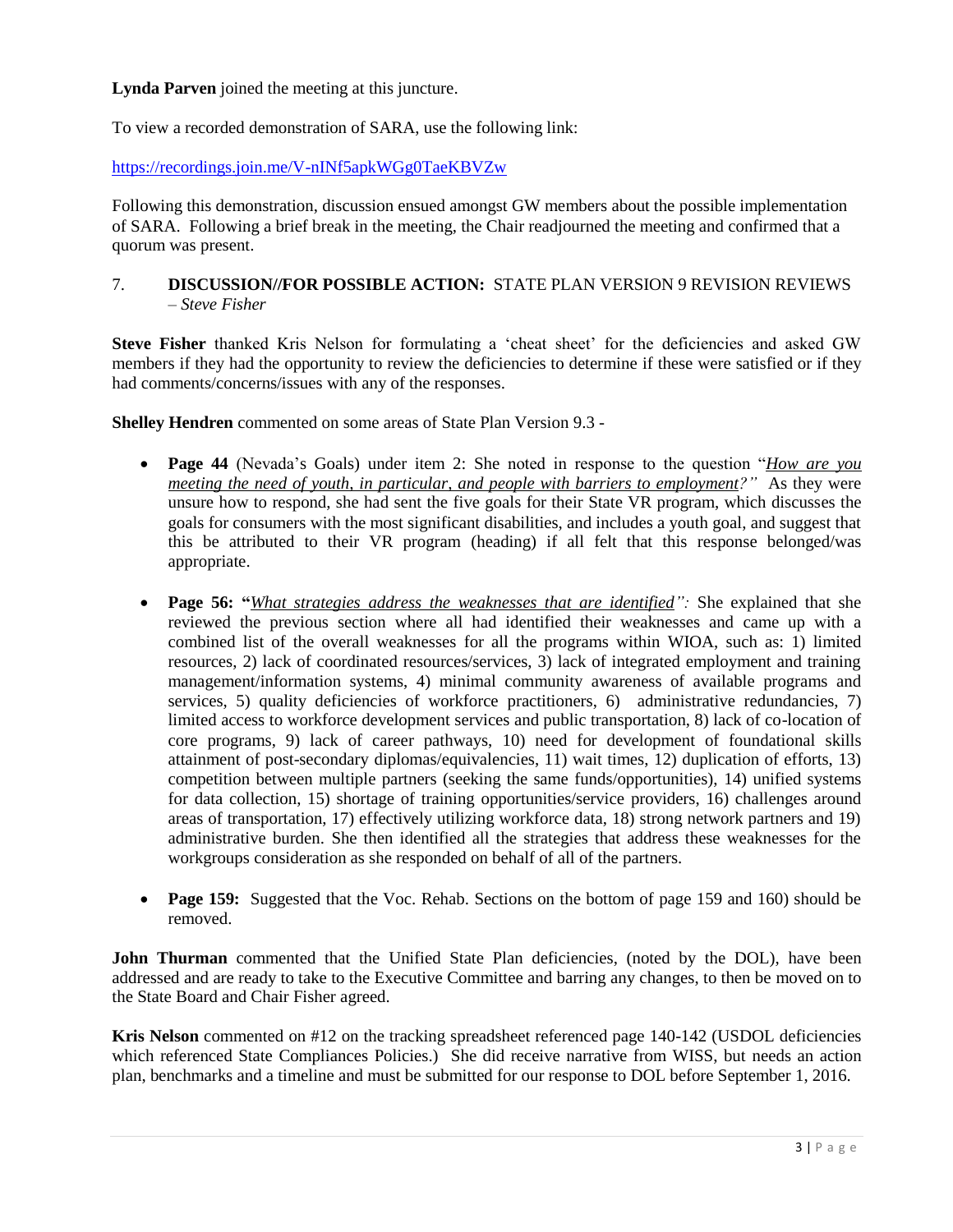**Lynda Parven** stated that she will add in the dates for the board meetings for the following year, which will be considered satisfaction of this requirement (action plan/benchmark/timeline).

**Ardell Galbreth** stated he was in the process of reviewing the deficiencies spreadsheet to see if all his submissions were included. **Chair Fisher** asked if he could be present for the Executive Committee meeting to state any changes for inclusion in the document at that meeting, which he agreed to do.

## **John Thurman raised a motion that they accept the State Plan Version 9.3 document (including the changes made in this meeting) for submission to the GWDB Executive Committee next Wednesday, July 13, 2016 and Ardell Galbreth seconded his motion. All were in favor and the motion carried unanimously.**

**Lynda Parven** stated as she will still reviewing the document she would also advise Kris Nelson if she noted items that needed to be included in the deficiencies responses so that they can be addressed as well as any Mr. Galbreth is asking to be addressed.

8. **DISCUSSION/FOR POSSIBLE ACTION:** Discussion and possible action regarding dates, times, and agenda items for future meetings – *Steve Fisher*

**Chair Fisher** stated that the next meeting will take place on Friday, July 22, 2016. Items to be addressed at that meeting will include:

- GWDB State Plan Version 9 Revision (*for possible action*)
- FURTHER DISCUSSION OF SARA
- LOCAL WORKFORCE BOARDS COOPERATIVE AGREEMENT (*for possible action)*

#### 9. **SECOND PUBLIC COMMENT(S) –** *Steve Fisher*

Members of the public are invited for comment(s). **NO** action may be taken on a matter during public comments until the matter itself has been included on an agenda as an item for *possible action*, and properly noticed pursuant to **[NRS 241.020](http://www.leg.state.nv.us/NRS/NRS-241.html#NRS241Sec020)**. Due to time constraints, the Chair may limit public comments to **three (3) minutes/person**. Please clearly state and spell your full name.

**Chair Fisher** announced the Second Public Comment Session and invited members of the public to speak. Hearing no comments, the Chair adjourned the meeting.

#### 10. **ADJOURNMENT –** *Steve Fisher*

The meeting was adjourned.

**NOTE:** Agenda items may be taken out of order, combined for consideration by the public body, and/or removed from the agenda at any time. Pursuant to NRS 241.020, no action may be taken upon a matter raised during a period devoted to comments by the general public until the matter itself has been specifically included on an agenda as an item upon which action may be taken. If unable to attend meeting, Members of the WIOA may designate a proxy to act on their behalf.

**NOTE:** Persons with disabilities who require reasonable accommodations or assistance at the meeting should notify the DETR Director's Office, in writing at: 555 E. Third Street, Carson City, Nevada 89713; or, should call (775) 684- 3911; if hearing impaired, dial TTY (800) 326-6868 or Nevada Relay 711; or send a fax request to (775)684-3908 as soon as possible and *no later than close of business* **on Thursday, July 7, 2016.**

**Notice of this meeting was posted** *on or before 9 a.m. on the third day prior to the meeting* **at the following locations:** DETR, 2800 E. St. Louis, Las Vegas, NV; DETR, 500 East Third St., Carson City, NV; DETR, 1325 Corporate Blvd., Reno NV; NEVADA JOBCONNECT, 3405 S. Maryland Parkway, Las Vegas, NV; NEVADA JOBCONNECT, 4500 E. Sunset., Henderson, NV; NEVADA JOBCONNECT, 2827 N. Las Vegas Blvd., North Las Vegas, NV; NEVADA JOBCONNECT, 1929 N. Carson St., Carson City, NV; NEVADA JOBCONNECT, 172 Sixth St., Elko, NV; NEVADA JOBCONNECT, 480 Campton St., Ely, NV; NEVADA JOBCONNECT, 121 Industrial Way, Fallon, NV; NEVADA JOBCONNECT, 475 W. Haskell, #1, Winnemucca, NV; NEVADA JOBCONNECT, 4001 S. Virginia St., Suite G, Reno, NV; NEVADA JOBCONNECT, 2281 Pyramid, Sparks, NV;